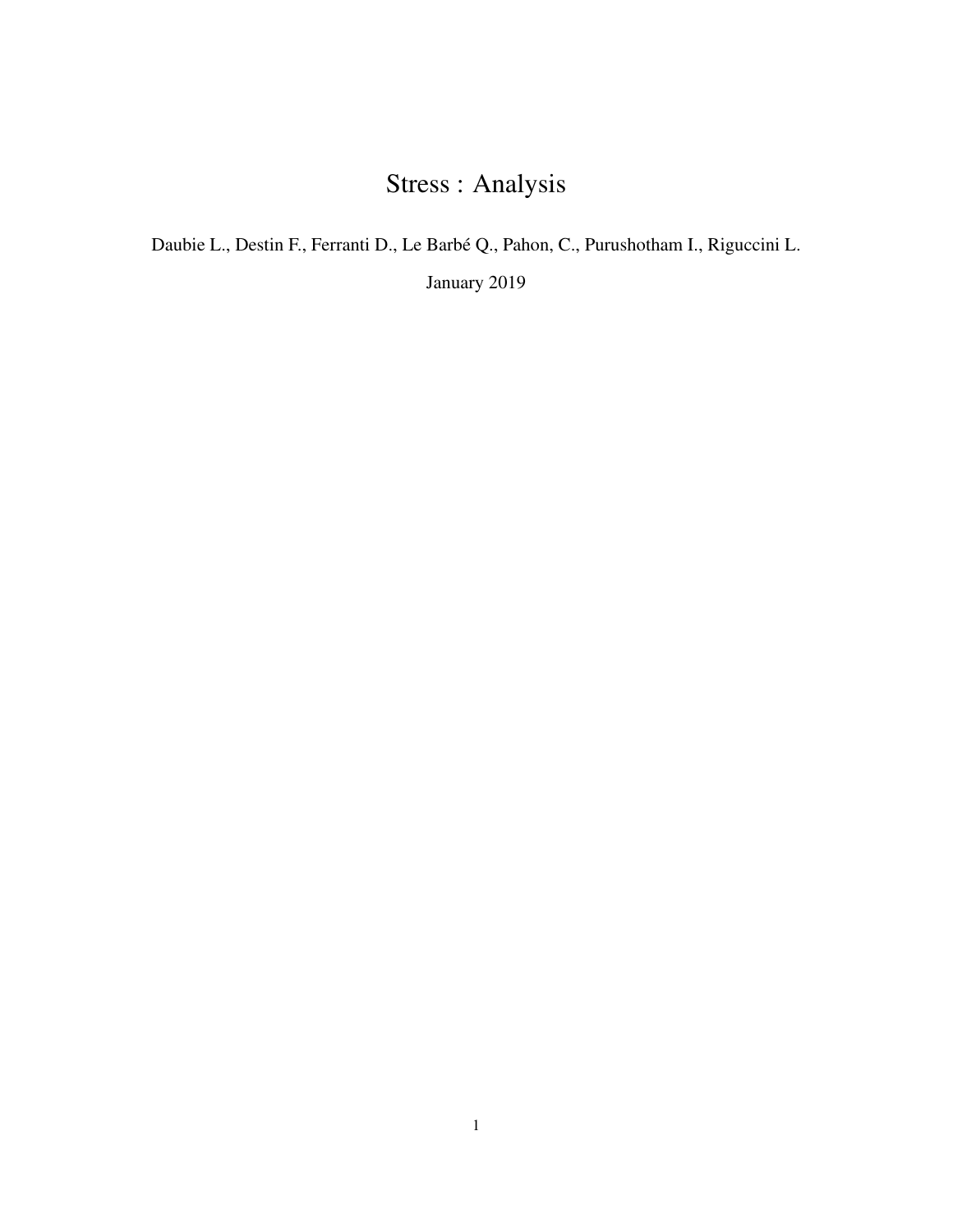## **Contents**

|              | <b>Introduction</b>                                                                                                                    |                | 3                       |
|--------------|----------------------------------------------------------------------------------------------------------------------------------------|----------------|-------------------------|
| $\mathbf{2}$ | Data                                                                                                                                   |                | $\overline{\mathbf{4}}$ |
|              | 2.1                                                                                                                                    |                | $\overline{4}$          |
|              | 2.2                                                                                                                                    |                | $\overline{4}$          |
|              | 2.3                                                                                                                                    |                | $\overline{4}$          |
| 3            | Data Analysis                                                                                                                          |                | 6                       |
|              | Principal component analysis (PCA) $\ldots \ldots \ldots \ldots \ldots \ldots \ldots \ldots \ldots \ldots \ldots \ldots \ldots$<br>3.1 |                | 6                       |
|              | 3.2                                                                                                                                    |                | 6                       |
|              | 3.3                                                                                                                                    |                | 6                       |
|              | 3.4                                                                                                                                    |                | 6                       |
| 4            | <b>Results</b>                                                                                                                         |                | 8                       |
|              | Principal component analysis (PCA) $\ldots \ldots \ldots \ldots \ldots \ldots \ldots \ldots \ldots \ldots \ldots \ldots \ldots$<br>4.1 | 8 <sup>8</sup> |                         |
|              | 4.2                                                                                                                                    |                | 10                      |
|              | 4.3                                                                                                                                    |                | 12                      |
|              | 4.4                                                                                                                                    |                | 14                      |
| 5            | Discussion and general conclusions                                                                                                     |                | 15                      |
|              | 5.1                                                                                                                                    |                | 15                      |
|              | 5.2                                                                                                                                    |                | 15                      |
|              | 5.3                                                                                                                                    |                | 16                      |
| 6            | <b>Conclusion</b>                                                                                                                      |                | 17                      |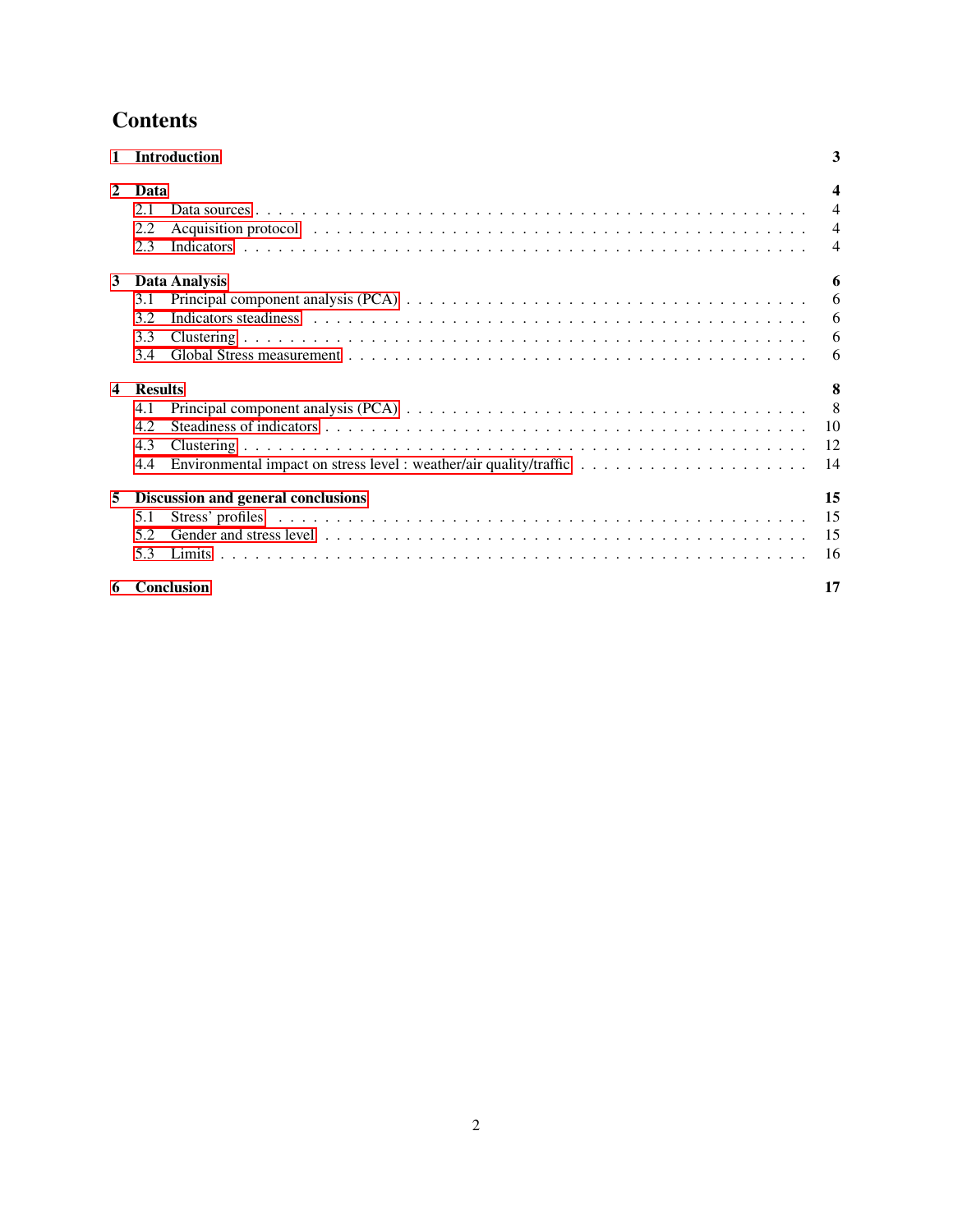## <span id="page-2-0"></span>1 Introduction

Stress is a natural and necessary response of our body to an event that can arise from either internal or external factors known as stressors. Examples of external stressors are sudden road incidents during driving or coping with deadlines at work, while internal stressors may include, for example, a sudden onset of an allergic reaction, or come from personal expectations, goals, perceptions and desires.

By evolutionary design, stress episodes are supposed to be temporary responses to jolt the human body to escape dangerous situations. However in modern times, a massive and prolonged exposure to daily stressful situations is found to have a detrimental consequence on our health and can play a part on body disorder. Accumulation of stress could be responsible of short or long-term health issues, depending on the length of exposure of the subject and his adaptability. Health problems may include: anxiety, burnout, depression, high blood pressure and cardiovascular diseases such as heart attack and aneurysm expansion. Diabetes and skin conditions can also be related to the effect of stress on the body.

The aim of Soladis is to prevent health problems caused or worsened by stress (sleep, digestive and weight problems, heart diseases, depression, skin conditions...). This study in particular will focus on burnout, a condition that can be associated with many of the aforementioned diseases.

Burnout is described as a general sensation of feeling down, exhaustion and reduced job performance with a decrease of self-esteem which may lead to depression. The prevention of burnout is a major challenge in our society as it represents approximately 1 billion Euro of lost productivity in France and 50 to 60% of lost workdays in Europe. Worse, a 20% increase in the number of suicides has been observed over the last two years, of which a significant portion is attributed to burnout.

Even though the negative effects of burnout have been well documented, the current lack of referenced methods for diagnosis represents a challenge. Although various tools exist to assess the stress level of a subject, such tools are often designed as self-assessment questionnaires which under-perform in giving an objective measure of the stress condition of the subject. Moreover, there is a lack of referenced data allowing the classification of physical and psychological symptoms of stress and the distinction between acute and chronic forms of stress.

The main objective of this study is to build a "stress indicator" to evaluate the accumulated level of stress in order to prevent burnout. This global stress indicator encapsulates numerous stress indicators measured, and is associated to clusters profile assigned to each subject according to its ability to accumulate and evacuate stress.

Secondary objectives are :

- 1. The validation of the connected watch ZENSORIUM, produced by Nitto, compared to two other validated tools for stress measurement: the self-assessment PSM25 (Psychological stress measure with 25 items) questionnaire and the PHYSIONER device, produced by Codesna.
- 2. The definition of a guideline for measuring stress level according to the situation the subject is exposed to (working stress, external influences, general anxiety, etc. . . ).

This report presents the final results of the study, with 52 subjects involved in the study. We emphasize that the models and the conclusions will evolve with time once the database increases.

Data sources, data acquisition protocol and indicators are described in Section 2. Statistical methodology for comparing and classifying stress profiles is described in Section 3. Results are presented in Section 4 and discussed in Section 5. The conclusions of the study are presented in the last section.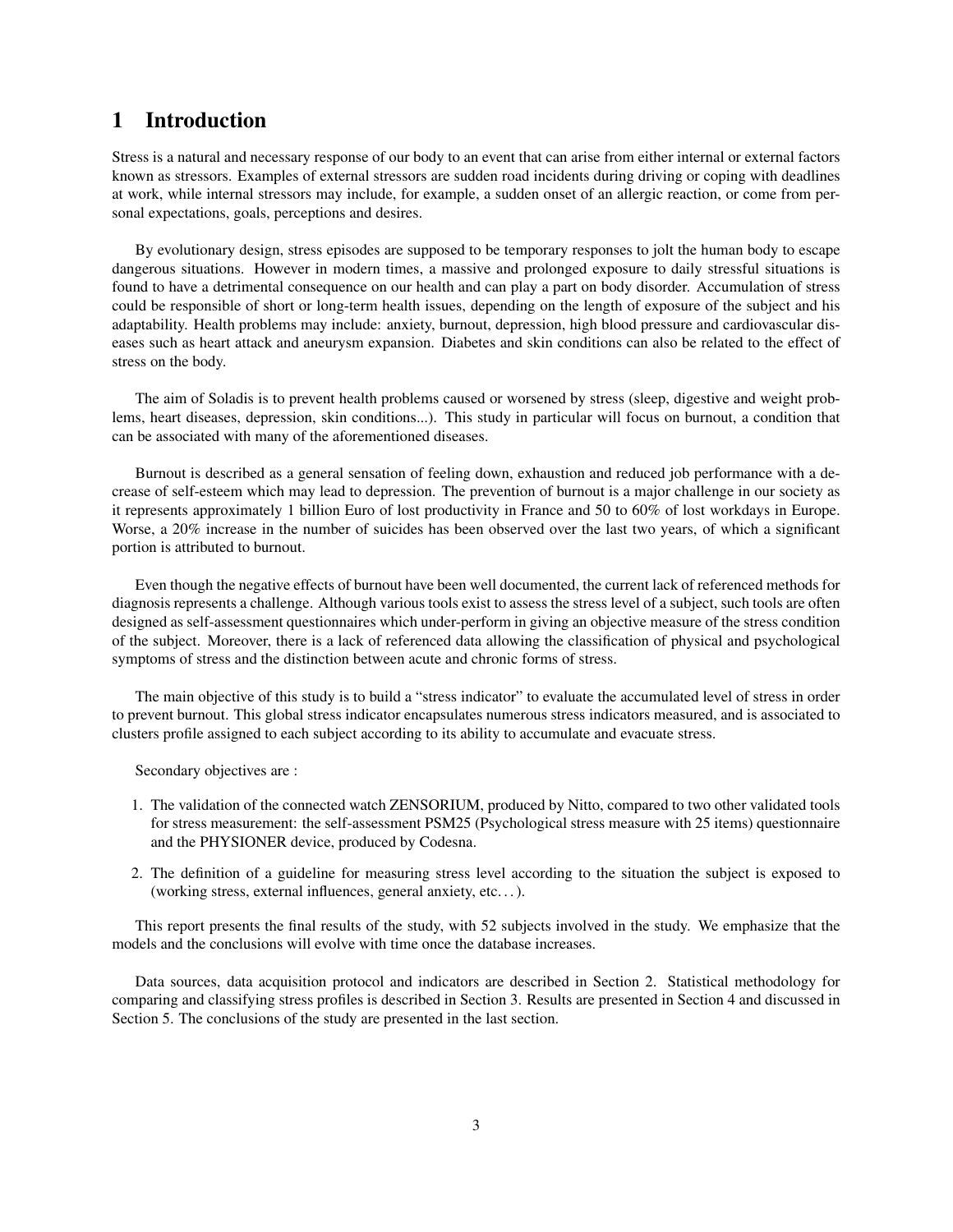## <span id="page-3-0"></span>2 Data

#### <span id="page-3-1"></span>2.1 Data sources

Stress measurements are collected through three different channels:

• Survey forms, assessing the level of stress felt by the subject (subjective measurement, associated with individual perception): two forms PSM25 and Sumer (from the French Department of Work, including the Karasek diagram).

PSM25 is a self-assessment questionnaire measuring the stress experienced by the subject trough 25 eightscale items assessing four features related to a specific type of stress: affective, cognitive, behavioural and somatic areas. The sum of the scores of all the areas gives the global PSM25 stress score.

Sumer is a self-assessment questionnaire measuring the stress at work. It contains the Karasek questionnaire, which is a 26 four-scale items assessing four features related to a specific type of occupational-stress: Decision Latitude, Psychological Demand, Social Support and Work Acknowledgement.

- Chronic stress measured with the innovative device, *Physioner* by *Codesna*, consisting of a short two minutes respiratory protocol with heart rate monitoring, giving a precise measure of the stress accumulated over the days/weeks (i.e. chronic stress). It measures the imbalance between sympathetic and parasympathetic division of the autonomic nervous system.
- Connected watch, *Zensorium by Nitto*, monitoring Heart Rate and pulse pressure: assessing a daily acute stress ratio.

To enable an exploratory analysis linked to the environmental factors affecting the stress of a person, the collected data from the three sources is augmented with exogenous data from weather, traffic and air pollution.

#### <span id="page-3-2"></span>2.2 Acquisition protocol

Stress of the participants is assessed by following the protocol below:

- Five visits are realized over a period of two months. An interval of two weeks is observed between each visit.
- For each visit, three different measurements are made:

Felt stress is assessed using survey forms (PSM25 and Sumer) at the beginning of the day;

Chronic stress is assessed using the PHYSIONER device, produced by Codesna (two minutes protocol) at the beginning of the day;

Daily stress is assessed using the connected watch ZENSORIUM, produced by Nitto, worn by subjects throughout the day.

• At the end of the day, data collected by the watch is gathered and the next visit is scheduled.

This study provides indicators to detect the drift of one's stress from a "daily" stress to a chronic status potentially leading to a burnout phase.

#### <span id="page-3-3"></span>2.3 Indicators

Psychological indicators are :

- Karasek questionnaire : 4 independent scores
	- Decision Latitude
	- Psychological Demand
	- Social Support
	- Work Acknowledgement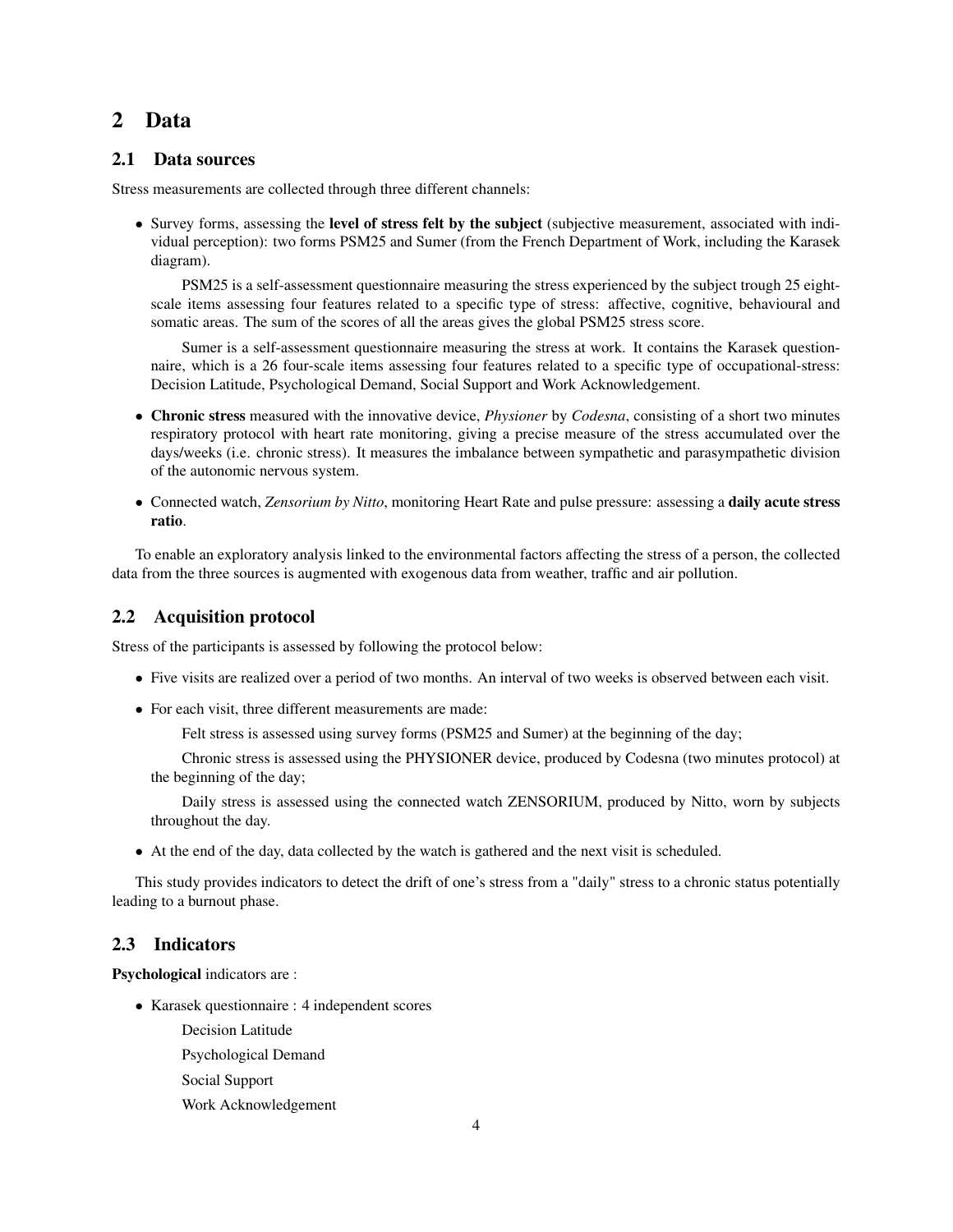- PSM25 questionnaire : 1 global score and 4 subcategories
	- Affective Cognitive Behavioural
	- Somatic
- Work stress felts by the subject : 1 score

#### Physiological indicators are :

- Codesna : 2 measured indicators
	- Autonomic Nervous System Imbalance (ANSI)
	- Heart Rate Variability
- As the two indicators from Codesna are highly correlated we built the Adjusted ANSI indicator through a combination of the these two indicators:  $Ratio = \frac{ANSI}{HRV}$  $\frac{HRV}{IdealHRV}$ , the ideal HRV being the expected HRV according to the age of the subject.
- Zensorium : 2 indicators

Median of SDPP where SDPP is Standard Deviation Pulse Pressure Daily acute stress

#### Exogenous indicators are:

- Weather information: 3 indicators
	- Daily sunshine percentage
	- Daily precipitation
	- Maximum and minimum temperatures
- Traffic information: 1 indicator Traffic-waste-time calculated as

 $\label{prop:optimal} Estimate dTimeInDaily Traffic-Estimated NormalTime$  $EstimatedNormal Time$ 

• Air pollution: 4 indicators

Fine particle matter  $2.5\mu m$  (PM2.5) concentration

Fine particle matter  $10 \mu m$  (PM10) concentration

Nitrogen dioxide (NO2) concentration

Ozone (O3) concentration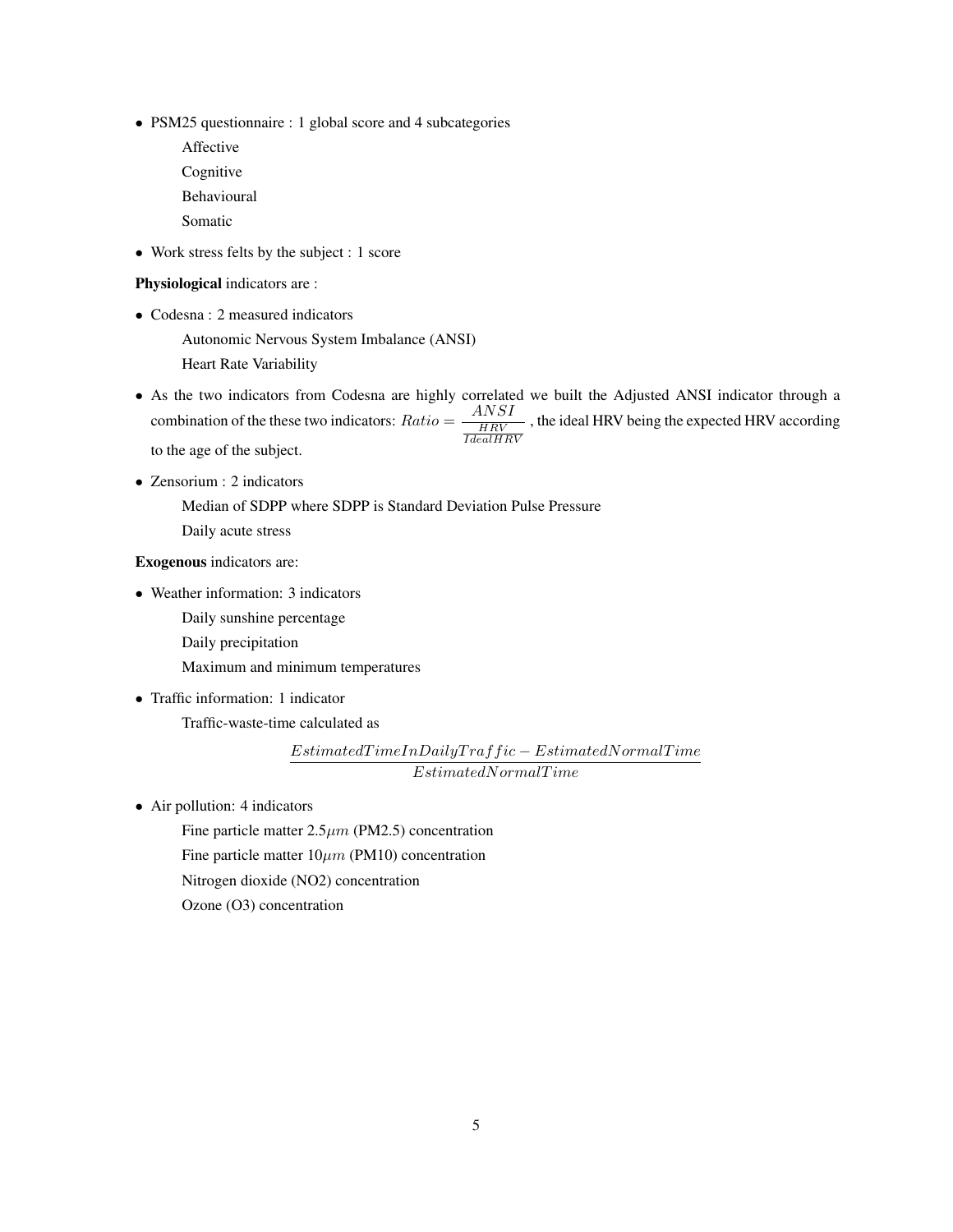## <span id="page-5-0"></span>3 Data Analysis

All subjects are analyzed together, in a single population sample, regardless of the study site.

#### <span id="page-5-1"></span>3.1 Principal component analysis (PCA)

This statistical procedure aims at converting a set of potentially correlated variables into a set of linearly uncorrelated ones: the principal components (PC). This procedure is often used to explore datasets beforehand.

In order to explore the database and decrease the number of uncorrelated variables, a first PCA is applied to the whole dataset on standardized data. A second PCA is then applied to select the minimum number of variables which maximize the explained variance.

#### <span id="page-5-2"></span>3.2 Indicators steadiness

In order to assess the steadiness of all the indicators, a first graphic representation was done to represent their evolution across time for each subject. Furthermore, a linear mixed model was created to have an analytic assessment of the evolution of each selected indicator across time, from visit 1 to visit 5. *Subject* was the statistical unit for the assessment of random effect during the repeated measures with first-order auto-regressive structure AR(1) which means that correlation between two consecutive visits is maintained.

For each estimator two models were built: one that studies the steadiness of the average in each site and a second that studies the evolution of the measures for each individual.

#### <span id="page-5-3"></span>3.3 Clustering

To categorize the observations of visits, numerous clustering techniques have been experimented and it was observed that a simple k-means technique did not yield promising results due to an inherently indistinguishable dataset.

An objective method has been chosen, by letting an algorithm pick the highest scoring indicators involved and henceforth perform a classification. The algorithm in question is a modified version of the sparse clustering algorithm.

The concept is based on creating dissimilarity indexes between each visit. A feature ranking index was a Gaussian mixture model. The concept behind feature selection is to choose the parameters deemed to be important as unnecessary indicators tend to add noise to the distinguishing factor.

Normally feature selection is an integral part of supervised machine learning, however in this work, it has been applied to achieve improved cluster classification. The concept is also in line with the creation of a global stress indicator which provides a collective stress score for the person involved. The objective is to capture similar hidden groups, which might be only defined by a few indicators, leading to the possibility of improved cluster classification and even improved comprehension of the differences of the identified groups.

All visits were taken independently and scaled using the difference between the minimum and the maximum.

The algorithm in question is an iterative algorithm which attempts to find the top features which maximize the inter cluster distance.

#### <span id="page-5-4"></span>3.4 Global Stress measurement

According to the correlation between the features calculated from each tools, they are merged together in order to obtain a global stress indicator.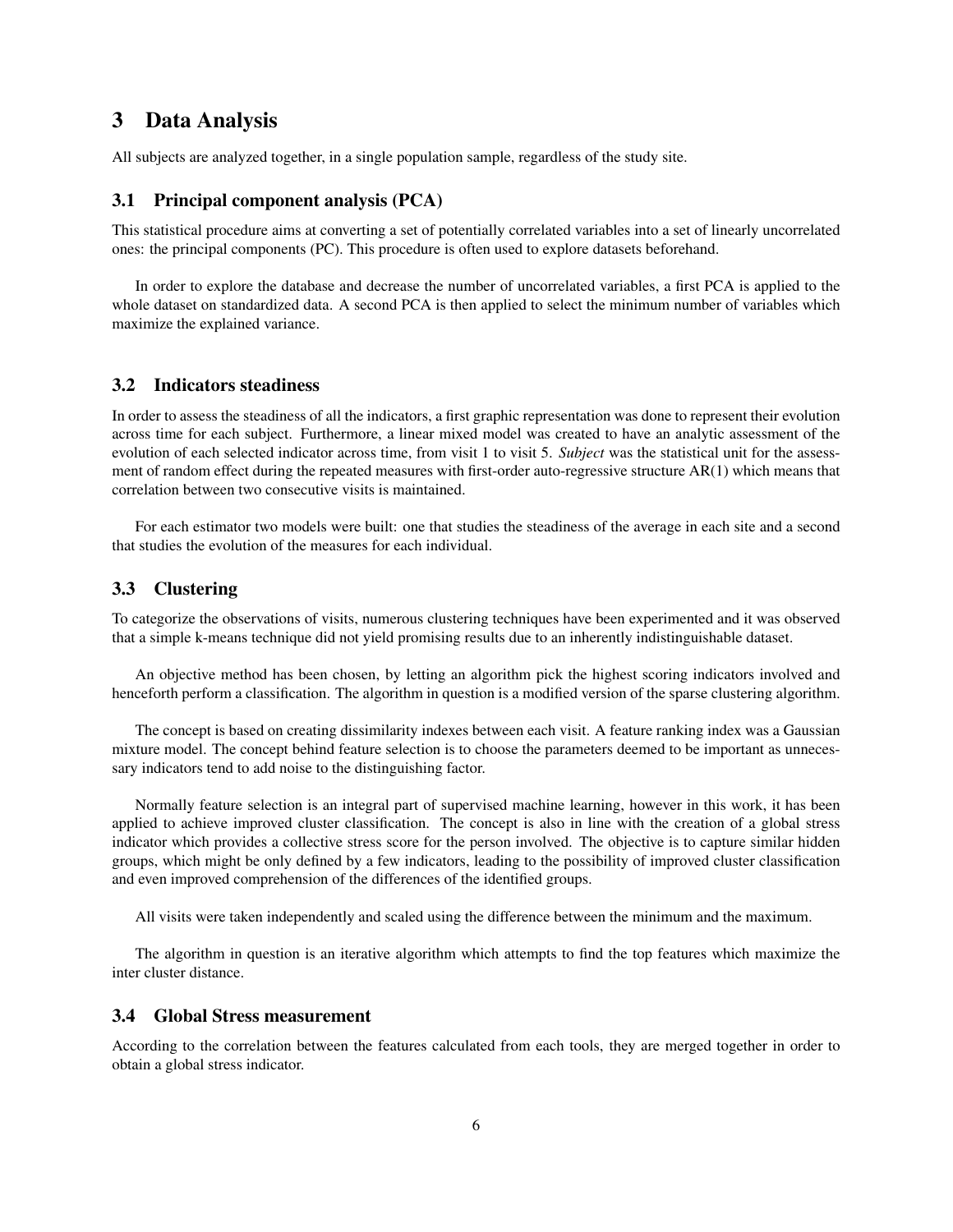Figure [1](#page-6-0) describes the decision rules for the construction of the Stress Global Score. According to the combination of stress's level measured from the three independent indicators, felt stress from PSM25, ANSI from Codesna and daily acute stress from Zensorium watch, 4 stress categories were identified :

- 1. Low
- 2. Moderate
- 3. Intermediate
- 4. High

| Score 1 | Score 2 | Score 3 | <b>Global Stress</b> |
|---------|---------|---------|----------------------|
| R       | R       | R       | <b>High</b>          |
| R       | R       |         |                      |
| R       | R       |         |                      |
| R       | O       |         | Intermediate         |
| о       | O       |         |                      |
| R       | O       |         | Moderate             |
| O       | O       |         |                      |
| R       |         |         |                      |
|         |         |         | Low                  |
|         |         |         |                      |
|         |         |         |                      |

<span id="page-6-0"></span>Figure 1: Construction of the Stress Global Score

#### For example :

- 1. if two of the three indicators (let's say Felt and Acute stress) result as 'Orange' level in their own scales, and the third one (ANSI) results in a 'Green' level in its scale, then the stress global score is 'Moderate'.
- 2. if at least two indicators (let's say Felt stress and ANSI or Acute stress and ANSI) result as 'Red' level in their own scales, then the global score stress is defined as 'High'.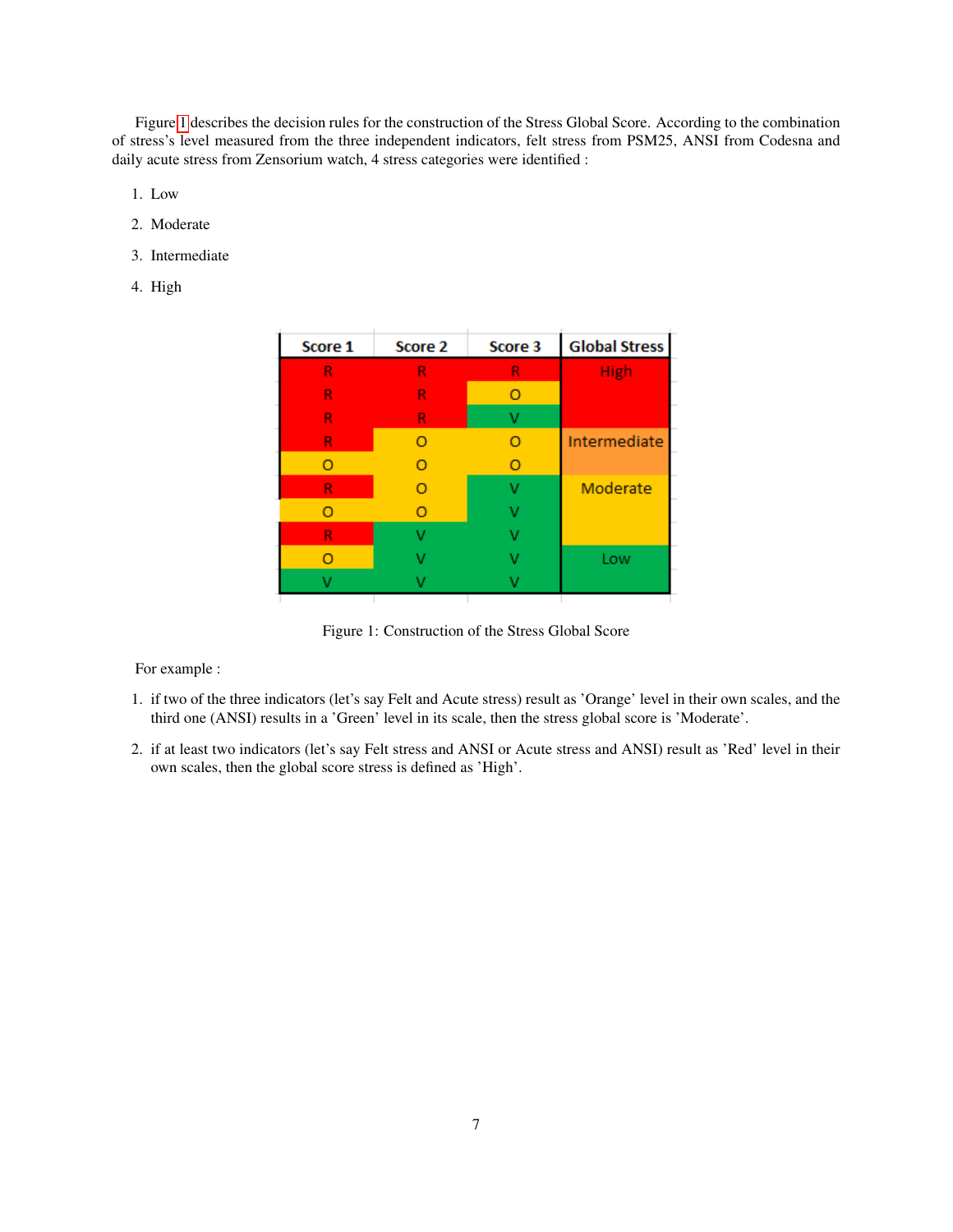## <span id="page-7-0"></span>4 Results

## <span id="page-7-1"></span>4.1 Principal component analysis (PCA)

The PCA tests are first ran on the whole dataset (i.e. all visits taken together, ∼200 observations) with all indicators built or collected from sensors (physiological data and exogenous data), which corresponds to 22 variables. Data is standardized. The number of components to select is determined at the point beyond which the corresponding eigenvalues are all small and with low variations. This corresponds to selecting principal components with Eigenvalues >1 which leads to seven principal components explaining (in cumulative) almost 80% of the data. Focusing on the first 3 components (that explain 50% of the data), the following conclusions are derived:

- PC1 is mainly dominated by sub-classes of PSM score, indicating that those sub-categories explain the same variation of the data.
- PC2 is dominated by exogenous data. This shows that most of the exogenous data collected affects the analysis in the same way, i.e. they vary accordingly. Indeed the weather indicators are in the same area of the PC2 versus PC1 plot (daily sunshine percentage, maximum temperature, sunshine ratio, etc.). Time wasted in traffic is correlated to daily precipitation, as featured on the same plot.
- PC3 is dominated by data monitored by Codesna: ANSI, Heart Rate Variability and the synchronization between breathing and heart rate.
- In both PC2/PC1 and PC3/PC1 plots, a good agreement is observed in the Heart Rate monitored by the Zensorium watch and the Heart Rate monitored by Codesna.

The first PCA allows to decrease the number of input variables in the procedure by removing already spotted correlated variables. For example, instead of including all the different subcategories of the PSM survey, only one of them (or the total score) is used in the second PCA, knowing that the others will correlate with this one. Same argument for the exogenous data. The second PCA is realized with only 10 variables listed in Table [1:](#page-8-0)

- Four variables from survey forms
- Three physiological variables (Codesna and Zensorium)
- Three variables from exogenous data

This corresponds to selecting principal components with Eigenvalues >1 which leads to four principal components, as shown by the scree plot on the left panel of Fig[.2.](#page-8-1) The analysis would thus be done on four components, that explain 59% of the data, as shown on the right panel of Fig. [2.](#page-8-1)

The first PC is strongly correlated (i.e. eigenvalues of the  $PC > 0.5$ , see bold face in Table [1\)](#page-8-0) with three of the input variables. PC1 increases with increasing PSM score and Psychological demand, and decreasing social support. This means that those three indicators vary together. For instance, if the PSM score increases (i.e. level of felt stress), the psychological demand will tend to increase as well while the social support will decrease: those results are coherent with each other since the social support measures something with a positive repercussion on someone's life while the other two variables measure a level of stress.

The second PC increases with two variables: Heart Rate and ANSI and decreases with time wasted in traffic (see bold face in Table [1\)](#page-8-0).

PCA3 increases with increasing decision latitude and daily sunshine percentage.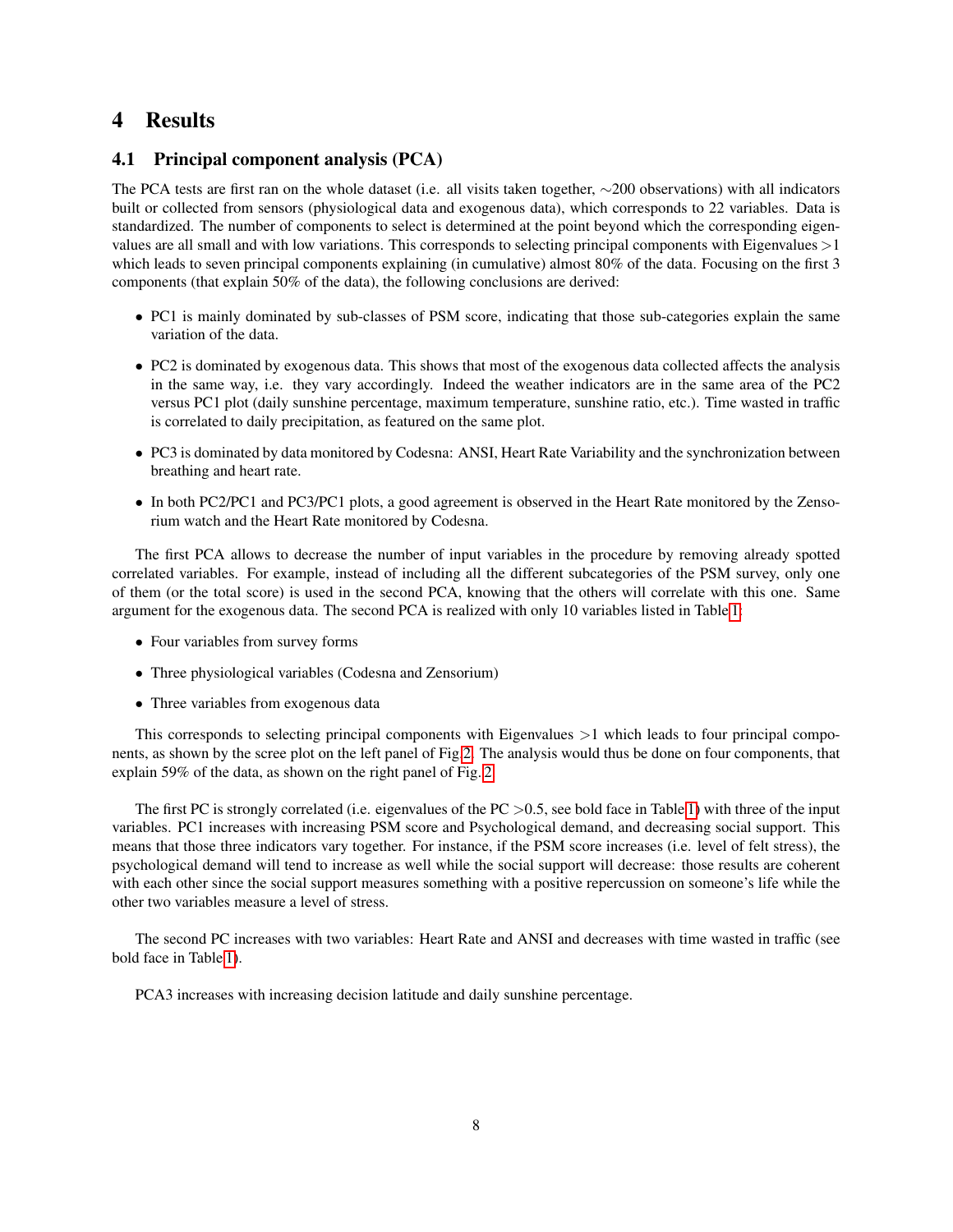

<span id="page-8-1"></span>Figure 2: Scree plot for the variables on the left and proportion of the variance explained by principal component.

| Principal Components Eigenvalues |                 |          |                 |                 |  |  |  |  |  |
|----------------------------------|-----------------|----------|-----------------|-----------------|--|--|--|--|--|
| Variables                        | PC <sub>1</sub> | PC2      | PC <sub>3</sub> | PC <sub>4</sub> |  |  |  |  |  |
| Decision Latitude                | $-0.295$        | $-0.089$ | 0.500           | 0.432           |  |  |  |  |  |
| Psychological Demand             | 0.512           | $-0.219$ | 0.190           | $-0.136$        |  |  |  |  |  |
| Social Support                   | $-0.528$        | 0.115    | 0.015           | 0.007           |  |  |  |  |  |
| PSM25 global score               | 0.565           | $-0.007$ | 0.248           | 0.265           |  |  |  |  |  |
| SDPP median                      | 0.191           | 0.307    | $-0.279$        | 0.458           |  |  |  |  |  |
| <b>HR</b>                        | 0.006           | 0.487    | 0.213           | 0.364           |  |  |  |  |  |
| ANSI (adjusted)                  | 0.045           | 0.455    | 0.255           | $-0.378$        |  |  |  |  |  |
| Daily sunshine percentage        | $-0.032$        | $-0.047$ | 0.499           | $-0.390$        |  |  |  |  |  |
| Time waster (traffic)            | $-0.054$        | $-0.489$ | $-0.256$        | 0.092           |  |  |  |  |  |
| Pollution concentration (PM2.5)  | 0.103           | 0.388    | $-0.388$        | $-0.280$        |  |  |  |  |  |

<span id="page-8-0"></span>Table 1: Interpretation of the Principal Components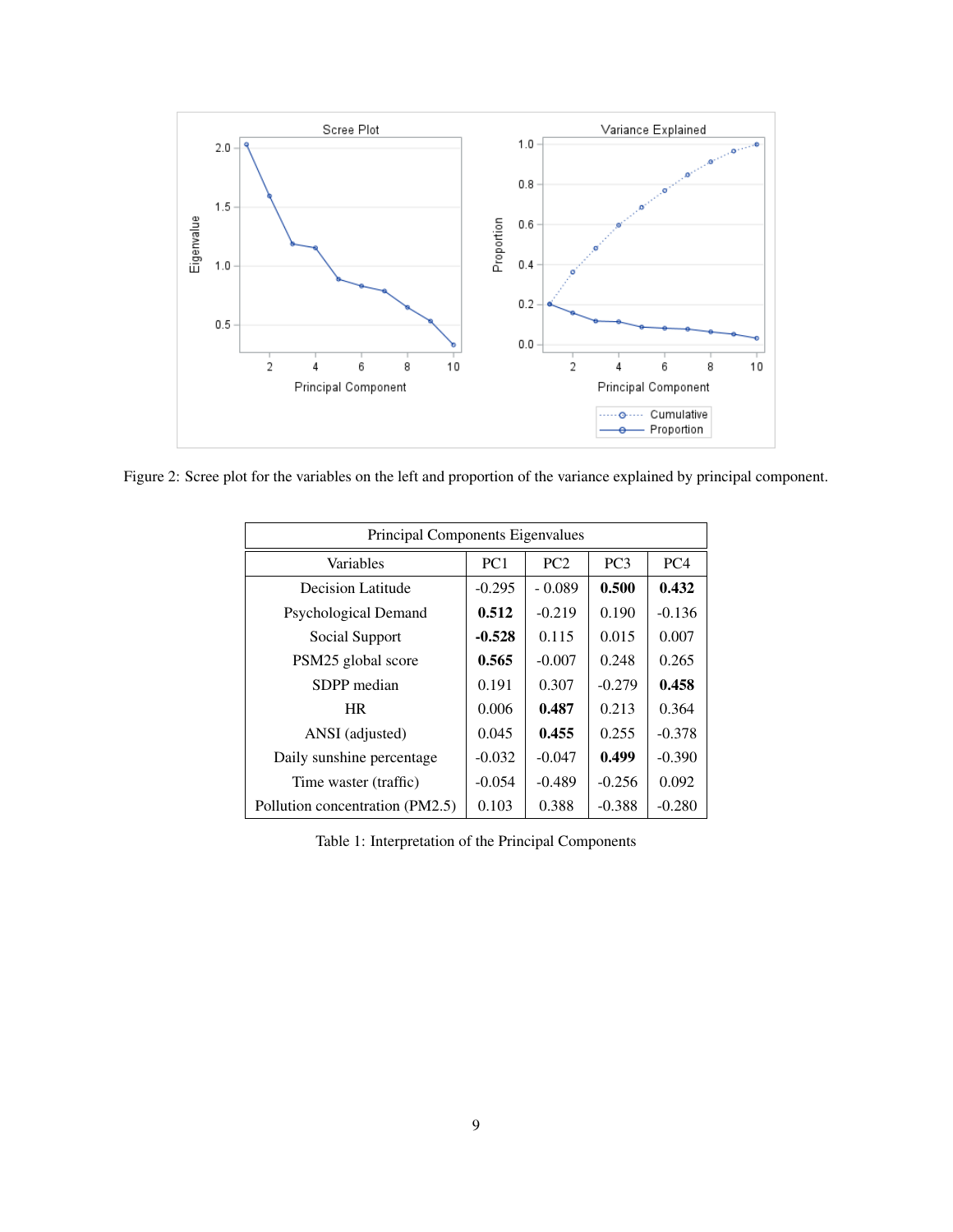#### <span id="page-9-0"></span>4.2 Steadiness of indicators

Figure [3](#page-10-0) represents the evolution of the average by visits and by site of all the indicators. The blue line represents the average on subjects in Lyon, the red one the average on subjects in Paris and the green one represents the average on subjects in Sophia Antipolis.

The main observations from top left to bottom right are :

- First graphic on the left represents evolution of the Adjusted ANS Imbalance, Paris' results are significantly higher than Lyon or Sophia and increasing through visits from around 19.5% reaching peak around 31%. The results of subjects from Lyon are more stable between 12% and 16% and Sophia between 9% and 16%.
- Stress perceived at work or global score have the same behaviour : Paris has the lowest scores; in Lyon there is a slight decrease and in Sophia there is a slight increase.
- For the Latitude Decision, there is a large difference between three cities : Lyon has the lowest scores whilst Sophia has the highest ones.
- A similitude is noticed for The Psychological Demand between the three cities.
- Social Support is constant for Lyon, increasing in Sophia and has a parabolic relationship for Paris.
- Work appreciation is the lowest in Paris and similar in the others two cities.

The greater variability of Paris' results could be due to the low number of subjects for this site.

Steadiness was calculated for the main physiological indicators :

- Adjusted ANSI
- PSM25 Global Score
- Stress felt at work
- Karasek Decision Latitude (KDL)
- Karasek Psychological Demand (KPD)
- Karasek Social Support (KSS)
- Karasek Work Acknowledgement (KWA)
- Daily Acute Stress

<span id="page-9-1"></span>Between them only the PSM25 Global Score shows a statistical difference between the measures collected over time (P-value  $= 0.0426 < 0.05$ ). This implies that, except for this indicator, there is no significant linear trend over time, but the values remain broadly stable. See Table [2](#page-9-1) below for all the results.

| <b>Parameter</b>        | <b>Effect</b> | <b>Num DF</b>        | <b>Den DF</b> | <b>F</b> Value | <b>P-value</b> |
|-------------------------|---------------|----------------------|---------------|----------------|----------------|
| <b>Adjusted ANSI</b>    | Visit         | $\overline{4}$       | 210           | 0.73           | 0.5723         |
| PSM25 Global Score      | Visit         | $\overline{4}$       | 212           | 2.51           | 0.0426         |
| <b>Felt Work Stress</b> | Visit         | $\overline{4}$       | 212           | 2.22           | 0.0677         |
| KAR DL                  | Visit         | $\overline{4}$       | 211           | 1.35           | 0.2537         |
| KAR PD                  | Visit         | $\overline{4}$       | 213           | 0.08           | 0.9873         |
| <b>KAR SS</b>           | <b>Visit</b>  | $\overline{4}$       | 212           | 0.34           | 0.8475         |
| KAR WA                  | <b>Visit</b>  | $\overline{4}$       | 214           | 0.04           | 0.9967         |
| Daily Acute Stress      | <b>Visit</b>  | $\overline{4}$<br>10 | 207           | 0.37           | 0.8299         |

Table 2: Type 3 tests of fixed effects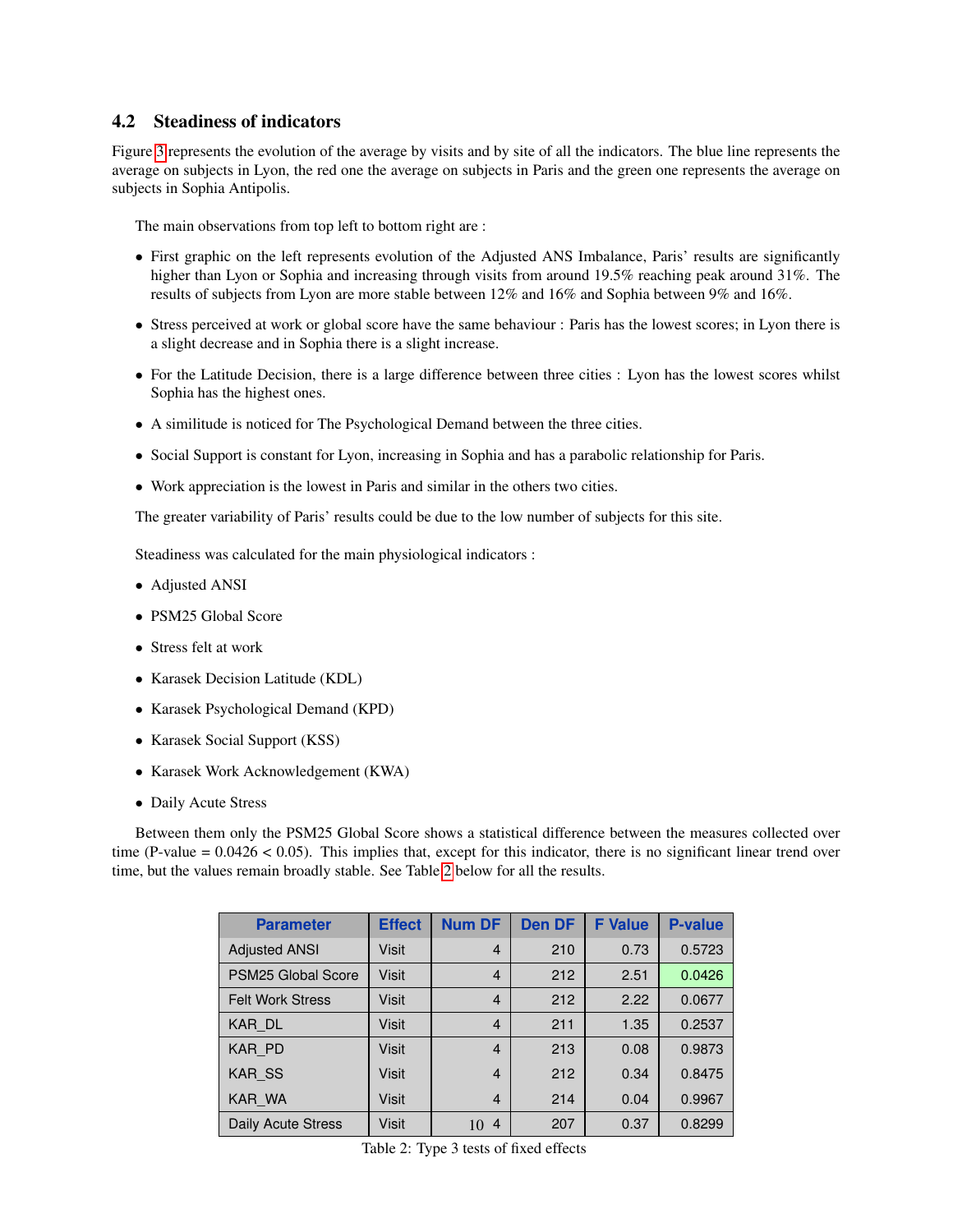



<span id="page-10-0"></span>Figure 3: Evolution of indicators' (average on visits)

A detailed comparison between each pairwise visit for PSM25 Global score indicator is presented in Table [3.](#page-11-1) The only significant difference is observed between visits 1 and 3 (P-value =  $0.0170 < 0.05$ ).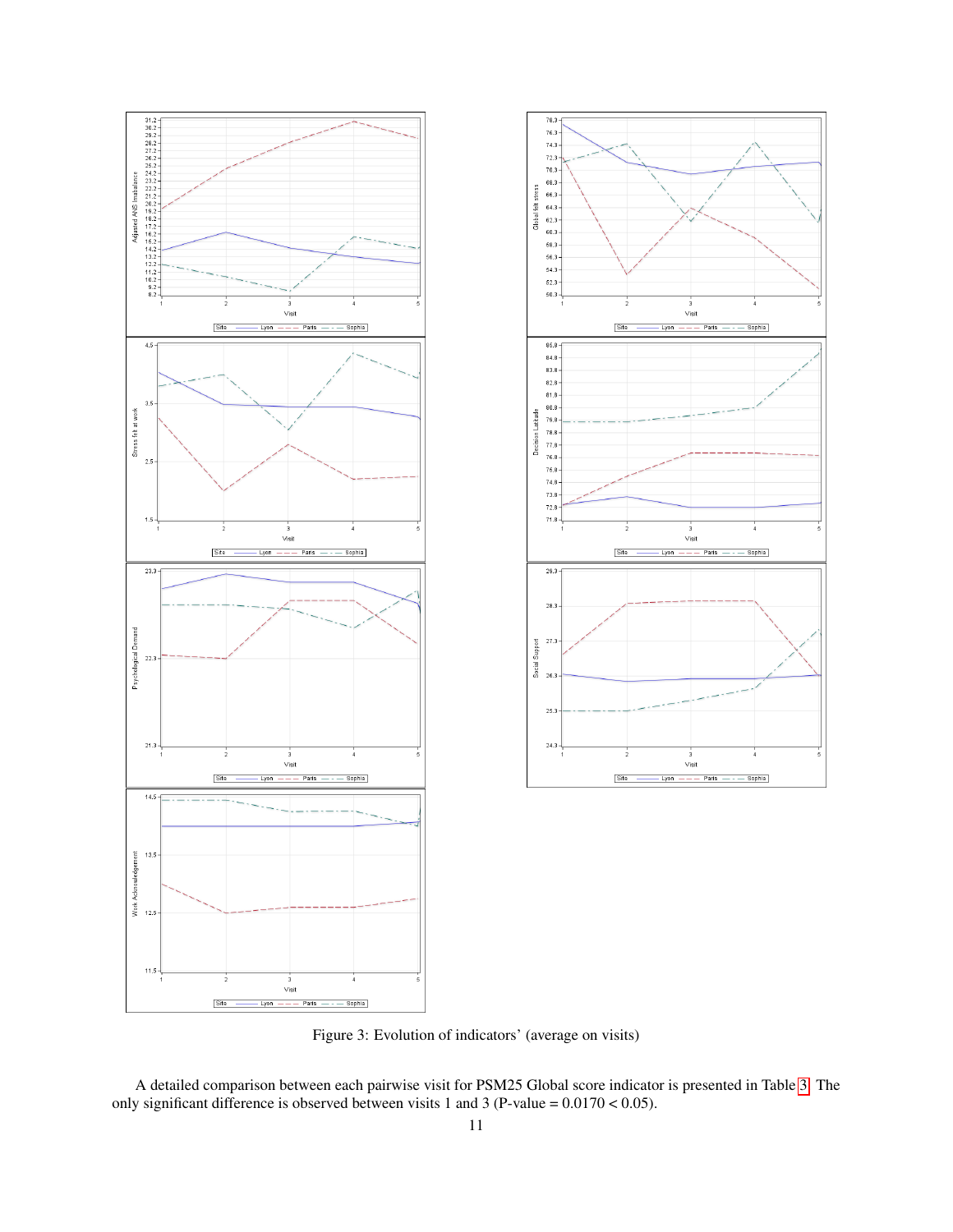<span id="page-11-1"></span>

| <b>Parameter</b>          | <b>Visit</b>   | <b>vs Visit</b> | <b>Estimate</b> | <b>Standard Error</b> | <b>DF</b> | <b>P-value</b> | <b>Alpha</b> | <b>Lower</b> | <b>Upper</b> |
|---------------------------|----------------|-----------------|-----------------|-----------------------|-----------|----------------|--------------|--------------|--------------|
| PSM25 Global Score        |                | $\overline{2}$  | 3.3361          | 2.3717                | 210       | 0.1610         | 0.05         | $-1.3394$    | 8.0116       |
| PSM25 Global Score        |                | 3               | 7.7578          | 3.2276                | 242       | 0.0170         | 0.05         | 1.4000       | 14.1156      |
| PSM25 Global Score        |                | $\overline{4}$  | 3.5956          | 3.7827                | 263       | 0.3427         | 0.05         | $-3.8528$    | 11.0439      |
| PSM25 Global Score        |                | 5               | 7.1588          | 4.2091                | 268       | 0.0901         | 0.05         | $-1.1283$    | 15.4459      |
| PSM25 Global Score        | $\overline{2}$ | 3               | 4.4217          | 2.4331                | 211       | 0.0706         | 0.05         | $-0.3747$    | 9.2181       |
| <b>PSM25 Global Score</b> | $\overline{2}$ | $\overline{4}$  | 0.2595          | 3.2745                | 243       | 0.9369         | 0.05         | $-6.1905$    | 6.7095       |
| PSM25 Global Score        | $\overline{2}$ | 5               | 3.8227          | 3.8554                | 263       | 0.3223         | 0.05         | $-3.7686$    | 11.4140      |
| PSM25 Global Score        | 3              | $\overline{4}$  | $-4.1622$       | 2.4575                | 210       | 0.0918         | 0.05         | $-9.0068$    | 0.6823       |
| PSM25 Global Score        | 3              | 5               | $-0.5990$       | 3.3435                | 242       | 0.8580         | 0.05         | $-7.1850$    | 5.9870       |
| PSM25 Global Score        | $\overline{4}$ | 5               | 3.5632          | 2.5280                | 210       | 0.1602         | 0.05         | $-1.4202$    | 8.5467       |

Table 3: PSM25 global score - pairwise comparisons

## <span id="page-11-0"></span>4.3 Clustering

In total, 8 clusters have been developed from the clustering algorithm described previously. This output is combined with the global stress indicator to give a picture of what can be expected from each cluster group. For example from the Figure [4](#page-11-2) it can be observed that cluster group 1 and 4 show indicators which are opposite of each other.

|                 | cluster |          |       |       |       |       |       |       |       |  |
|-----------------|---------|----------|-------|-------|-------|-------|-------|-------|-------|--|
|                 | null    | $\bf{0}$ |       |       |       | 4     |       | b     |       |  |
| GlobalScore     | Count   | Count    | Count | Count | Count | Count | Count | Count | Count |  |
| <b>High</b>     |         |          |       |       |       |       |       |       |       |  |
| Low             |         |          |       | 16    | 27    | 35    |       | 14    |       |  |
| <b>Medium</b>   |         |          |       |       |       |       |       |       | 3.    |  |
| <b>Moderate</b> | 8       | 19       | 17    | 9     | 15    | 24    | 21    | 28    |       |  |

#### <span id="page-11-2"></span>Figure 4: Global Stress by cluster groups

|                           |              | <b>CLUSTERS</b>               | 0           | 1           | $\overline{2}$ | з           | 4           | 5         | 6           |          | Total |
|---------------------------|--------------|-------------------------------|-------------|-------------|----------------|-------------|-------------|-----------|-------------|----------|-------|
|                           |              | Significance at 95%           | 27p (10,2%) | 30p (11,4%) | 27p (10,2%)    | 42p (15,9%) | 62p (23,5%) | 25p(9,5%) | 45p (17,0%) | 6p(2,3%) | 264p  |
|                           | Watch        | Daily acute stress            | 0,22        | 0,22        | 0,15           | 0,15        | 0,17        | 0,25      | 0,20        | 0,19     | 0,19  |
| stress                    |              | SDPP (mmHg)                   | 4,01        | 3,87        | 2,93           | 3,23        | 3,36        | 4,27      | 3,73        | 3,61     | 3,58  |
|                           |              | <b>Heart Rate Variability</b> | 1,69        | 1,33        | 1,11           | 1,18        | 1,39        | 1,72      | 1,27        | 1,18     | 1,35  |
| Physiological<br>measured | Codesna      | <b>Adjusted ANSI (Ratio)</b>  | 17,73       | 12,44       | 15,36          | 15,07       | 13,62       | 7,15      | 18,73       | 19,10    | 14,70 |
|                           |              | <b>ANSI</b>                   | 21,97       | 14,37       | 18,25          | 17,86       | 15,67       | 6,95      | 20,12       | 16,09    | 16,72 |
|                           |              | <b>SCORE COGNITIVE</b>        | 12,48       | 17,47       | 14,11          | 6,48        | 8,40        | 20,48     | 10,38       | 25,50    | 12,00 |
| stress                    | <b>PSM25</b> | <b>SCORE SOMATIC</b>          | 15,44       | 20,97       | 17,19          | 9,40        | 11,13       | 26,28     | 12,93       | 34,50    | 15,31 |
|                           |              | <b>SCORE BEHAVIOURAL</b>      | 18,96       | 27,93       | 18,78          | 13,21       | 14,65       | 27,04     | 17,64       | 41,50    | 19,09 |
| Felt                      |              | <b>SCORE AFFECTIVE</b>        | 23,74       | 33,93       | 26,48          | 15,86       | 17,18       | 37,68     | 20,76       | 45,33    | 23,69 |
|                           |              | <b>TOTAL PSM25</b>            | 70,63       | 100,30      | 76,56          | 44,95       | 51,35       | 111,48    | 61,71       | 146,83   | 70,08 |
| 喆                         |              | <b>Decision Latitude</b>      | 73,41       | 72,07       | 78,15          | 77,86       | 76,13       | 79,20     | 76,62       | 72,67    | 76,17 |
| stress<br>work            | Karasek      | Psychological load            | 22,96       | 25,17       | 30,74          | 17,26       | 20,63       | 25,76     | 23,49       | 31,17    | 23,09 |
|                           |              | Social support                | 12,67       | 11,67       | 14,74          | 13,21       | 13,27       | 9,96      | 12,73       | 10,50    | 12,70 |
| Feit                      |              | Work acknowledgement          | 13,89       | 13,00       | 14,52          | 14,05       | 13,65       | 12,68     | 14,33       | 12,00    | 13,74 |

<span id="page-11-3"></span>Figure 5: Explanation of the clusters groups

An analysis based on the significance of each variable listed in Fig. [5](#page-11-3) to the 8 clusters has been led to explain and label the different clusters. Variables listed in red have a negative impact on one's stress level while variables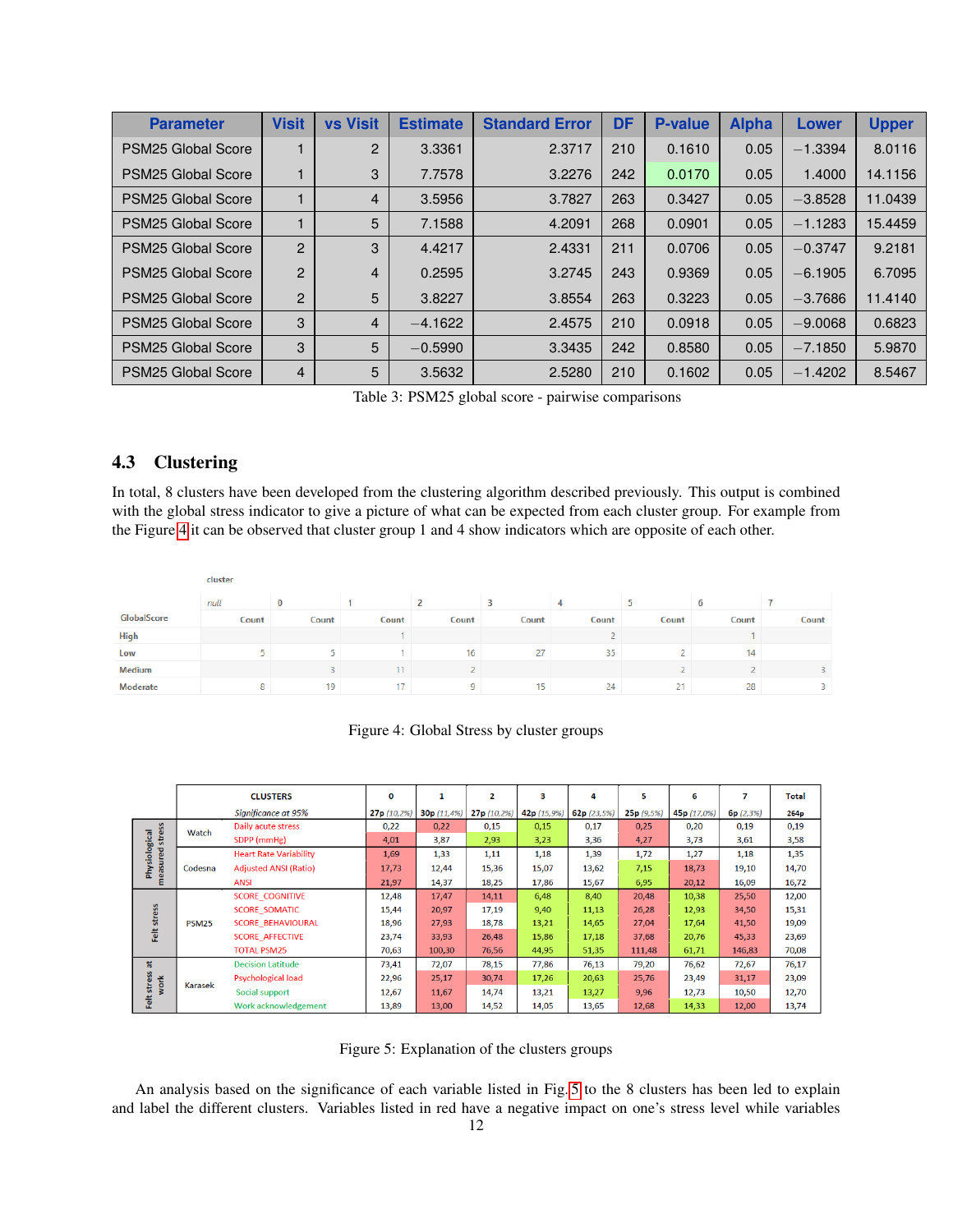listed in green have a positive impact. Each group has been studied versus its complement in the whole sample.The table displayed in Fig. [5](#page-11-3) shows the comparison of the mean of each group compared to its complements. When the difference to the mean of the whole sample is reaching a 95% significance, the value is highlighted and used to explain the cluster's meaning with respect to the variables the most representative for this cluster. For instance, the cluster C0 is characterized by high values (higher than the mean of the sample's population) of SDPP and Codesna's indicators, indicating a high level of daily acute stress and chronic stress. On the contrary, cluster C3 is characterized by low values (lower than the mean of the rest of the population) of daily acute stress, felt stress and psychological load, indicating a profile of a zen person.

Applying hierarchical clustering to the 8 groups already obtained allows us to find out similarities between these groups.

The hierarchical clustering analysis (or HCA) is a method to build a hierarchy of clusters. There are two main strategies :

- 1. Agglomerative : where each group starts in its own cluster and then pairs of the nearest clusters are merged in a new bigger cluster (moved up to a superior hierarchical level). The procedure is repeated recursively until only one cluster exists.
- 2. Divisive : where all groups start in one big cluster and the two furthest groups are split in two clusters (moved down to an inferior level). The method is repeated recursively until each group ends in its own cluster.

The results of a HCA are usually presented in a dendogram (as in Fig. [6\)](#page-12-0). We applied the agglomerative HCA which led to two fusions of two groups as shown on Fig. [6:](#page-12-0) C4-C3 and C6-C0.



<span id="page-12-0"></span>Figure 6: Hierarchical clustering

The HCA indicates as well similarities for the groups C1 and C7 as shown on the bottom part of Fig. [6.](#page-12-0) Even though the hierarchy is observed at a lower level than for the other groups (C4-C3 and C6-C0), complementary analysis from Fig. [5](#page-11-3) led us to the conclusion to merge those two groups C1-C7. Consequently, our study is proposing 5 final clusters (C1-C7, C5, C0-C6, C3-C4 and C3) as five family types of stress person which are detailed in Fig. [7](#page-14-3) of section [5.1.](#page-14-1)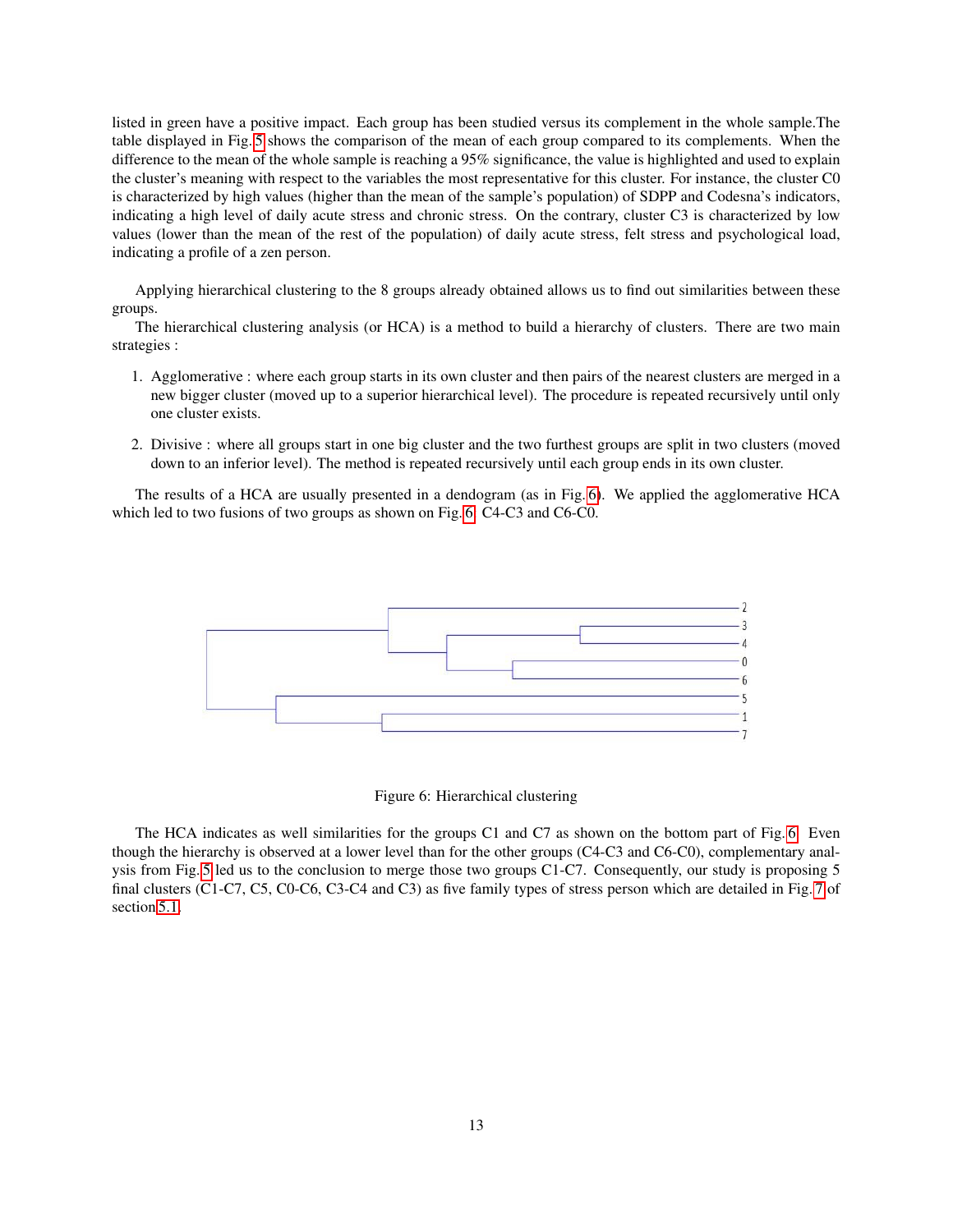| Filters on    | Filter on       | <b>PSM25</b> | Chronic        | Daily          | Felt stress | Social support | Number of |
|---------------|-----------------|--------------|----------------|----------------|-------------|----------------|-----------|
| weather       | traffic $(\% )$ | Global score | stress $(\% )$ | stress $(\% )$ | (at work)   | (Karasek)      | subjects  |
| None          | None            | 74.8         | 16.2           | 15.1           | 3.9         | 26.1           | 52        |
| Sun           | None            | 72.4         | 15.2           | 16.4           | 3.8         | 26.2           | 21        |
| Partly cloudy | None            | 80.4         | 17.3           | 13.2           | 4.1         | 26.9           | 11        |
| Cloudy        | None            | 63.1         | 15.7           | 11.5           | 3.6         | 27.6           | 7         |
| Rainy         | None            | 82.4         | 15.9           | 16.6           | 4.1         | 23.6           | 12        |
| None          | $30-102$        | 73.4         | 11.9           | 15             | 3.2         | 25.4           | 11        |
| None          | $0 - 30$        | 75.2         | 17.4           | 15.1           | 4.1         | 26.2           | 41        |
| Sun           | $0 - 30$        | 75.5         | 16.7           | 16.8           | 4.2         | 26.6           | 18        |
| Rainy         | $0 - 30$        | 74           | 16.1           | 15.4           | 3.9         | 23.5           | 8         |

#### <span id="page-13-0"></span>4.4 Environmental impact on stress level : weather/air quality/traffic

<span id="page-13-1"></span>Table 4: Effects of the weather and the time spent in traffic on the different stress indicators.

Table [4](#page-13-1) shows a summary of the environmental impact on someone's level of stress. The first two columns are a combination of filters on weather and amount of time lost in traffic, while the other columns give the mean values for the different main stress indicators for the corresponding number of subjects. The main general conclusions are summarized below:

- The stress indicators are linked to the weather. People are sensitive to the weather in terms of felt stress especially: the level of felt stress decreases with sun and increases with lower quality weather. The same tendency tends to be seen with chronic stress. The level of daily stress tends to react on the opposite way: a lower level of daily stress is observed with clouds than with sunny weather. Those results should be taken with cautious knowing that the watch used during those tests was notoriously known to be affected by the sun light due to their technology with optic sensors.
- No significant change has been observed with traffic indicator. This is probably due to the low statistics of our sample combined with the estimation made about the wasted time in traffic. It is not calculated specifically for the subjects, but the traffic indicator correspond to a general state of traffic on a day and specific area.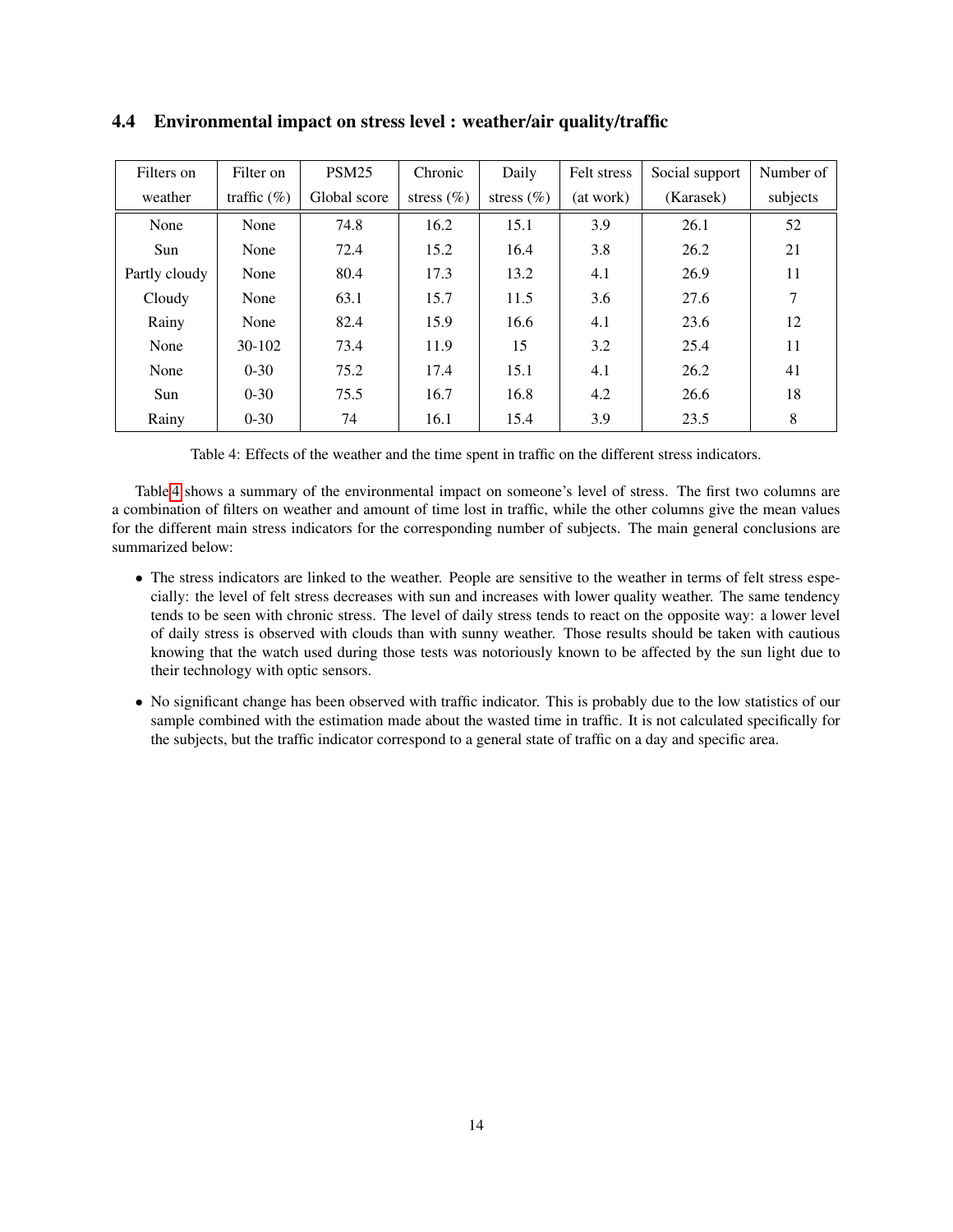## <span id="page-14-0"></span>5 Discussion and general conclusions

## <span id="page-14-1"></span>5.1 Stress' profiles

From the data analysis carried out in this study and detailed in the previous section, five stress profiles have been identified, as listed in Fig. [7:](#page-14-3)

- Silent/ to be monitored
- Tensed
- Daily Stressed
- Job strain
- Zen

Fig. [7](#page-14-3) is describing the characteristics of each family.

A stress intensity scale is rising from those groups, illustrated through the color gradient in Fig. [7\)](#page-14-3), with reddish colors symbolizing a high level of stress, orange/yellow an intermediate level and green a low/zero level of stress.

| C <sub>0</sub> | High level of stress during the day (higher than the mean)<br>Anxious subjects with rather high level of chronic stress<br>Moderate level of felt stress                                         | The "SILENT/TO BE MONITORED" | 10,2% | 27,2% |
|----------------|--------------------------------------------------------------------------------------------------------------------------------------------------------------------------------------------------|------------------------------|-------|-------|
| C6             | Subjects without felt stress, with known work acknowledgement.<br>However they tend towards a chronic stress.<br>Subjects to be monitored                                                        |                              | 17,0% |       |
| C1             | Felt stress rather high / high pshychological load at work and a lack of social support and acknowledgement at<br>work<br>High percentage of time stressed during the day (higher than the mean) | The "TENSED"                 | 11,4% | 13,7% |
| C <sub>7</sub> | Subjects with a high level of felt stress in general and in their work with a high psychological demand and low<br>work acknowledgement<br>Potentially emotional persons                         |                              | 2,3%  |       |
| C <sub>5</sub> | Subjects with relatively high level of stress in general and at work<br>With a high level of daily stress, but without chronic stress                                                            | The "DAILY STRESSED"         | 9,5%  |       |
| C2             | Low level of daily stress (lower than the mean)<br>However, high levels of cognitive and affective felt stress with a high psychological load at work                                            | The "IOB STRAIN"             | 10,2% |       |
| C <sub>3</sub> | "Zen" subjects without daily stress nor felt stress.<br>Good management of work psychological load                                                                                               |                              | 15,9% |       |
| C <sub>4</sub> | "Zen" subjects with low felt stress, with high social support at work and a good management of work<br>psychological load                                                                        | The "ZEN"                    | 23,5% | 39,4% |

<span id="page-14-3"></span>Figure 7: Characteristics of the five profiles of stressed person

#### <span id="page-14-2"></span>5.2 Gender and stress level

Table [5](#page-15-1) summarizes the results of this study for the stress indicators by gender. At the bottom of the table, the intervals used to scale each indicator between three stress levels (Low, medium and high) are given as a reference. Female subjects tend to have a higher value for felt stress (both the general result from PSM25 survey and the felt stress at work) and a higher daily stress, but seems to evacuate the stress well enough to not convert it into chronic stress.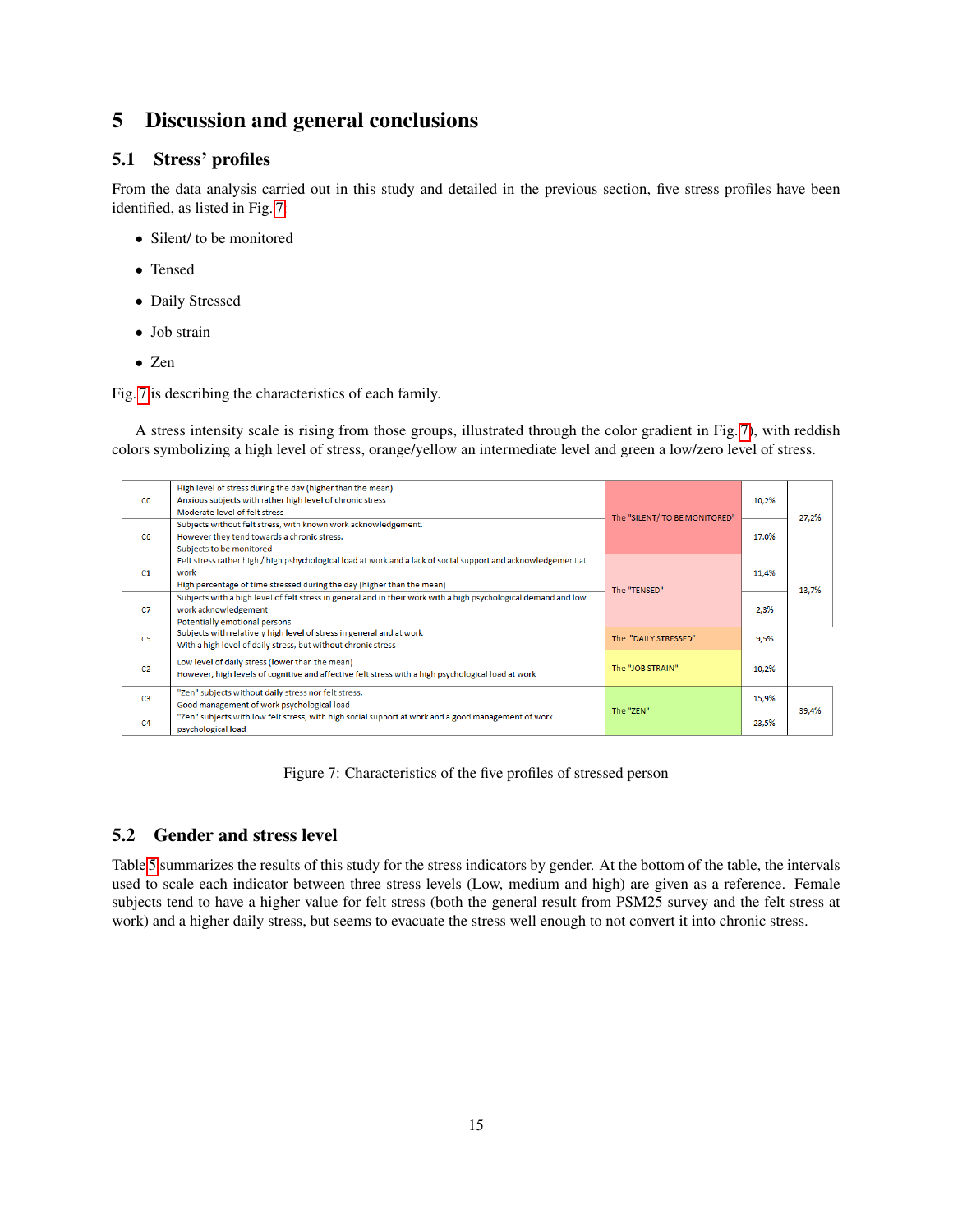| Population    | PSM <sub>25</sub> | Chronic stress | Daily stress | Felt stress | Social support | Number of |
|---------------|-------------------|----------------|--------------|-------------|----------------|-----------|
|               | Global score      | $(\%)$         | $(\%)$       | (at work)   | (Karasek)      | subjects  |
|               |                   |                |              |             | between 8-32   |           |
| Whole         | 74.8              | 16.2           | 15.1         | 3.9         | 26.1           | 52        |
| Female        | 81.4              | 13.4           | 16.6         | 4.1         | 25.7           | 22        |
| Male          | 70.0              | 18.3           | 14.0         | 3.8         | 26.3           | 30        |
| Low stress    | $25 - 83$         | $\leq$ 15      | $0 - 10$     | $1 - 3$     |                |           |
| Medium stress | 83-150            | $15-30$        | $10-15$      | $3-6$       |                |           |
| High stress   | 150-200           | >30            | >15          | $6-9$       |                |           |

<span id="page-15-1"></span>Table 5: Values of the stress indicators per gender. The lower part of the table gives as a reference the intervals used to classify the stress level for each indicator.

#### <span id="page-15-0"></span>5.3 Limits

The authors are well aware of the limits of this study: the low statistics of the sample and the lack of highly stressed subjects. However, the analysis (i.e., PCA, clustering) led in this study have been carried out with acceptable level of precision to allow us to draw robust conclusions.

|                      |                |        | The "SILENT/ TO BE MONITORED" |        |        | The "TENSED" |        | The "DAILY    The "JOB<br>STRESSED" | STRAIN"        |                | The "ZEN" |             |              |
|----------------------|----------------|--------|-------------------------------|--------|--------|--------------|--------|-------------------------------------|----------------|----------------|-----------|-------------|--------------|
|                      |                | $0+6$  | $\bf{0}$                      | 6      | $1+7$  |              |        | 5                                   | $\overline{2}$ | $3+4$          |           | 4           | <b>Total</b> |
|                      |                | 24     | 9                             | 15     | 4      |              |        |                                     | 13             | 56             | 26        | 30          | 100          |
| Global               |                | 41     | 14                            | 27     | 24     | 20           |        | 19                                  | 10             | 42             | 14        | 28          | 136          |
| Stress Glol<br>Score |                |        | 3                             |        | 8      |              |        |                                     | 4              | $\overline{a}$ | $\sim$    | $\sim$<br>∠ | 24           |
|                      | 4              |        |                               |        |        |              |        |                                     |                |                |           |             | 4            |
|                      | <b>Total</b>   | 72     | 27                            | 45     | 36     | 30           | 6      | 25                                  | 27             | 104            | 42        | 62          | 264          |
|                      |                |        |                               |        |        |              |        |                                     |                |                |           |             |              |
|                      |                | $0+6$  | $\mathbf{0}$                  | 6      | $1+7$  |              |        |                                     | $\overline{2}$ | $3 + 4$        |           | 4           | <b>Total</b> |
| Global               |                | 33,3%  | 33,3%                         | 33,3%  | 11,1%  | 10,0%        | 16,7%  | 12,0%                               | 48,1%          | 53,8%          | 61,9%     | 48,4%       | 37,9%        |
|                      | $\overline{2}$ | 56,9%  | 51,9%                         | 60,0%  | 66,7%  | 66,7%        | 66,7%  | 76,0%                               | 37,0%          | 40,4%          | 33,3%     | 45,2%       | 51,5%        |
|                      | $\overline{3}$ | 6,9%   | 11,1%                         | 4,4%   | 22,2%  | 23,3%        | 16,7%  | 12,0%                               | 14,8%          | 3,8%           | 4,8%      | 3,2%        | 9,1%         |
| Stress Glo<br>Score  | 4              | 2,8%   | 3,7%                          | 2,2%   | 0,0%   | 0,0%         | 0,0%   | 0.0%                                | 0,0%           | 1,9%           | 0,0%      | 3,2%        | 1,5%         |
|                      | Total          | 100.0% | 100.0%                        | 100.0% | 100.0% | 100.0%       | 100.0% | 100.0%                              | 100.0%         | 100.0%         | 100.0%    | 100.0%      | 100.0%       |

<span id="page-15-2"></span>Figure 8: Visit distribution in number (top) and in percentage (bottom) by stress profile and link with the stress global score.

The clustering analysis has been done on 52 subjects corresponding to 264 visits. As explained previously in this paper, five families of stress have been identified (columns of the tables in Fig. [8\)](#page-15-2) and a global score of stress is assigned for each visit, from 1 to 4 with 1 corresponding to a low level of stress (lines of the tables in Fig. [8\)](#page-15-2). The five families are globally following a stress scale as discussed previously: more people with a global score of stress of 1 is observed in the Zen family on Fig. [8.](#page-15-2)

The limits are visible on Fig. [8:](#page-15-2) the study sample contains only 4 visits (∼1.5%) corresponding to a high level of stress (level 4) and only 24 visits (∼9.1%) corresponding to a level 3 of stress.